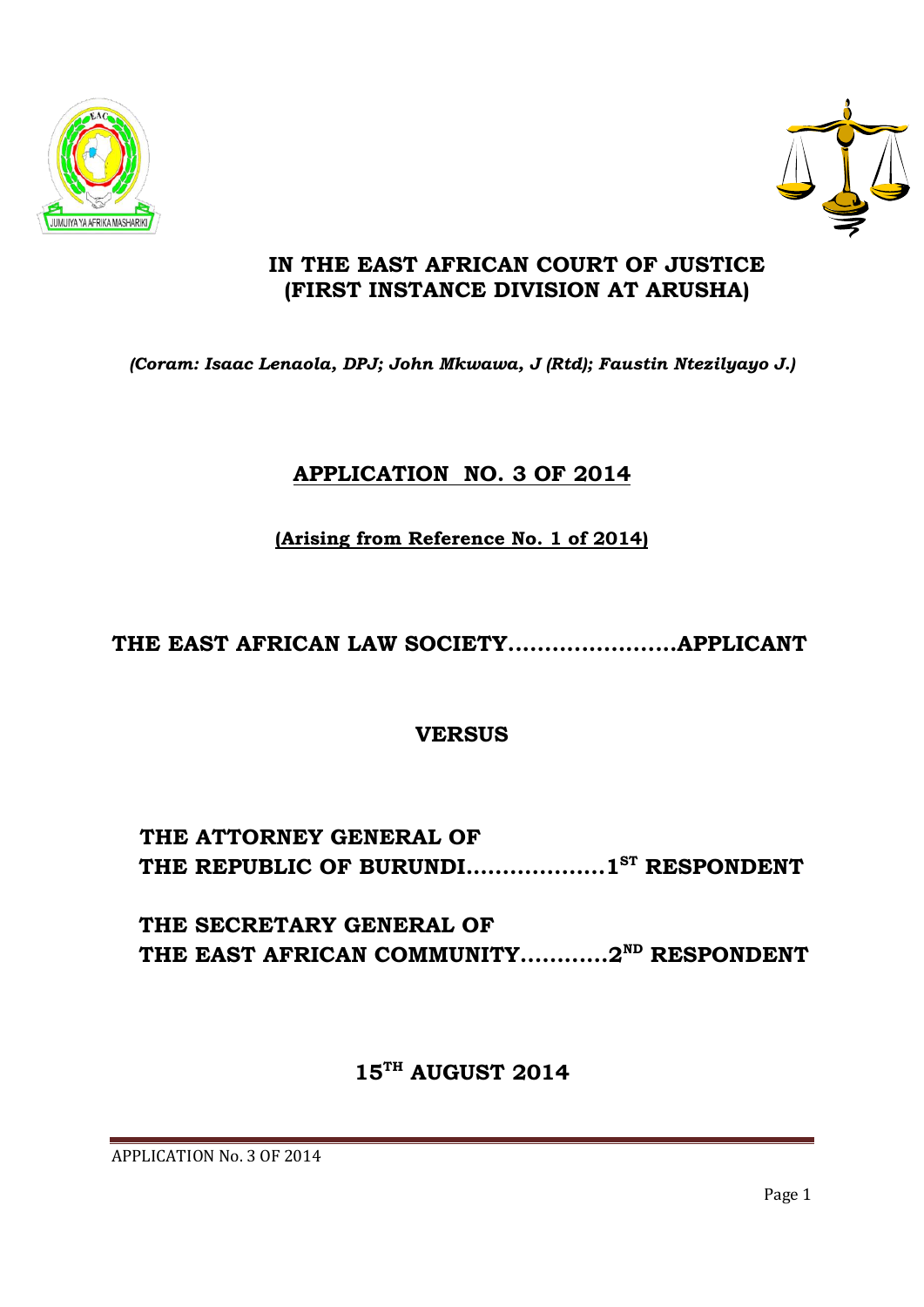### **RULING OF THE COURT**

#### **INTRODUCTION**

- 1. This is an application by way of Notice of Motion dated 17th February 2014 and premised on the provisions of Article 39 of the Treaty for the Establishment of the East African Community (hereinafter referred to as "**the Treaty**") and Rule 73(1) and (2) of the East African Court of Justice Rules of Procedure (hereinafter referred to as "**the Rules**"). It arises out of **Reference No. 1 of 2014** wherein the Applicant seeks among others a declaration that the decision and order of the Court of Appeal of Burundi of 28th January 2014; and the travel ban imposed on Mr. Isidore Rufyikiri by the Prosecutor of the Anti-Corruption Court of the Republic of Burundi infringe upon and are in contravention of Articles 6(d) and 7(1) and (2) of the Treaty.
- 2. In the aforesaid Notice of Motion, the Applicant seeks the following orders:

"**1. Pending the hearing and determination of the Reference, this Honorable Court be pleased to grant an order of stay of the decision of the Court of Appeal of Bujumbura made on the 28th January, 2014 in case No. RA 10 between the Public Prosecutor vs. Mr. Isidore Rufyikiri.**

**2. Pending the hearing and determination of this Reference, an order directing the Court of Appeal of Bujumbura and the Government of the Republic of Burundi to immediately and forthwith reinstate Mr. Isidore Rufyikiri to the Table of Barristers of the Court of Appeal of Bujumbura.**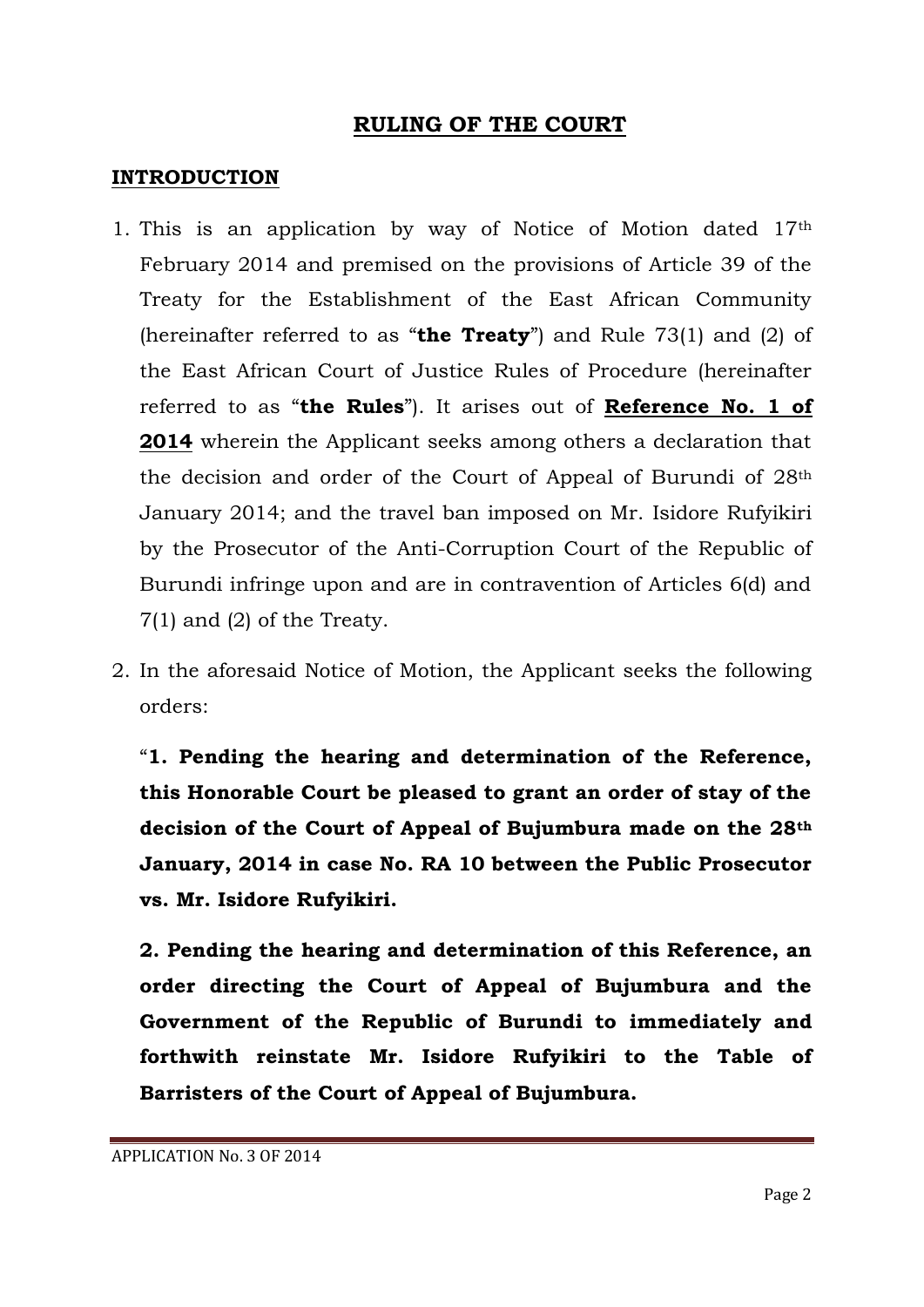**3. An Order immediately and forthwith quashing, setting aside and or lifting the decision and orders of the Public Prosecutor to the Anti-Corruption Court of Burundi prohibiting Mr. Isidore Rufyikiri from travelling beyond the national borders of Burundi pending the hearing and determination of this Reference.**

**4. An Order that pending the hearing and determination of the matter Inter-Parties, this Honorable Court be pleased to grant Interim Ex-parte Orders to stay the Disbarment of Mr. Isidore Rufyikiri from the Roll of Advocates of the Republic of Burundi; and staying the Directive of the Prosecutor of the Anti-Corruption Court of Burundi that prohibits Mr. Isidore Rufyikiri from leaving Burundi.**

- **5. The costs of this application be borne by the Respondents.**
- **6. This Honorable Court be pleased to order such further or other orders as it deems fit and just in the circumstances.**"

### **THE PARTIES' RESPECTIVE CASES AND SUBMISSIONS**

#### **A.** *THE APPLICANT*

- 3. The Applicant filed a Supporting Affidavit and a supplementary Affidavit sworn on 17th February 2014 and 31st March 2014, respectively, by one James Aggrey Mwamu, President of the East African Law Society.
- 4. Mr. Richard Onsongo appeared for the Applicant and made elaborate submissions on its behalf when the Application came for hearing on 17th June 2014.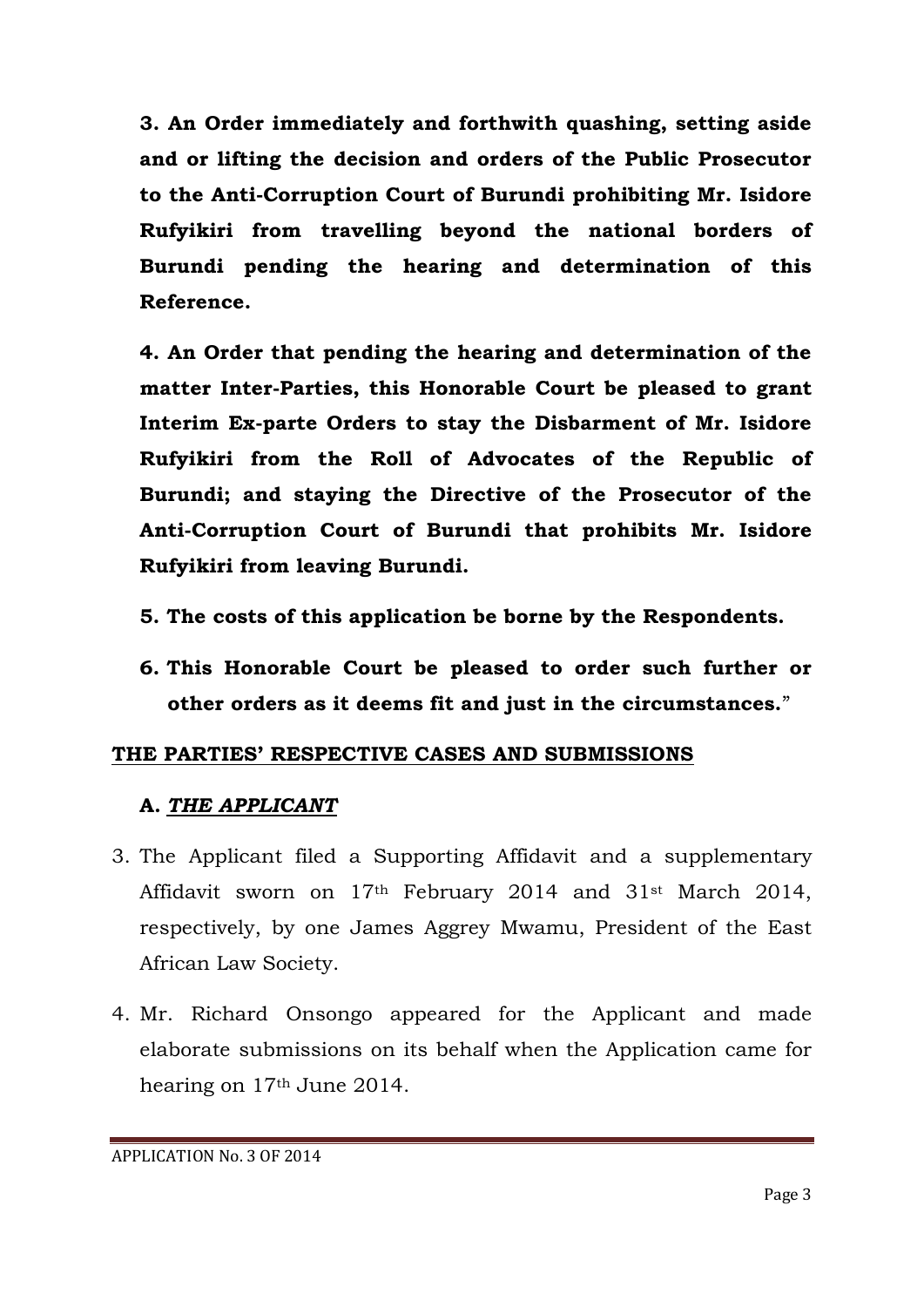- 5. As can be gleaned from the Notice of Motion under consideration and **Reference No. 01 of 2014,** the gist of the Applicant's contention is that the disbarment of Mr. Isidore Rufyikiri, then Batonnier of the Burundi Bar Association by the Court of Appeal of Bujumbura without due regard to proper laid down procedures and the travel prohibition imposed on him by the Public Prosecutor to the Anti-Corruption Court of Burundi, were in transgression of the provisions of the Treaty and international best practices. Thus, in the instant Application, the Applicant requests, *inter alia,* an order of stay of the aforesaid decisions pending the determination of the Reference.
- 6. Counsel for the Applicant, first of all, argued that since the disbarment of Mr. Isidore Rufyikiri from the Roll of the Burundi Advocates and his restriction of travelling out the national borders of the Republic of Burundi are not disputed, all that has to be found out is the propriety of those actions.
- 7. It is Counsel's contention that *"the procedure used by the 1st respondent to arrive at a decision to disbar Mr. Isidore Rufyikiri runs afoul of the very explicit provisions of the Burundi Advocates Act as to the limit within which the disciplinary committee of the Bar Council can render a decision on a complaint lodged before it; the Respondent lodged a case in the Court of Appeal at Bujumbura before the 60 days within which the disciplinary committee could decide on the complaint lodged against Mr. Isidore Rufyikiri*." In this regard, learned Counsel further argued that by filing the Court of Appeal case and subsequently determining to disbar Mr. Isidore Rufyikiri, the 1st Respondent not only denied him a chance at a fair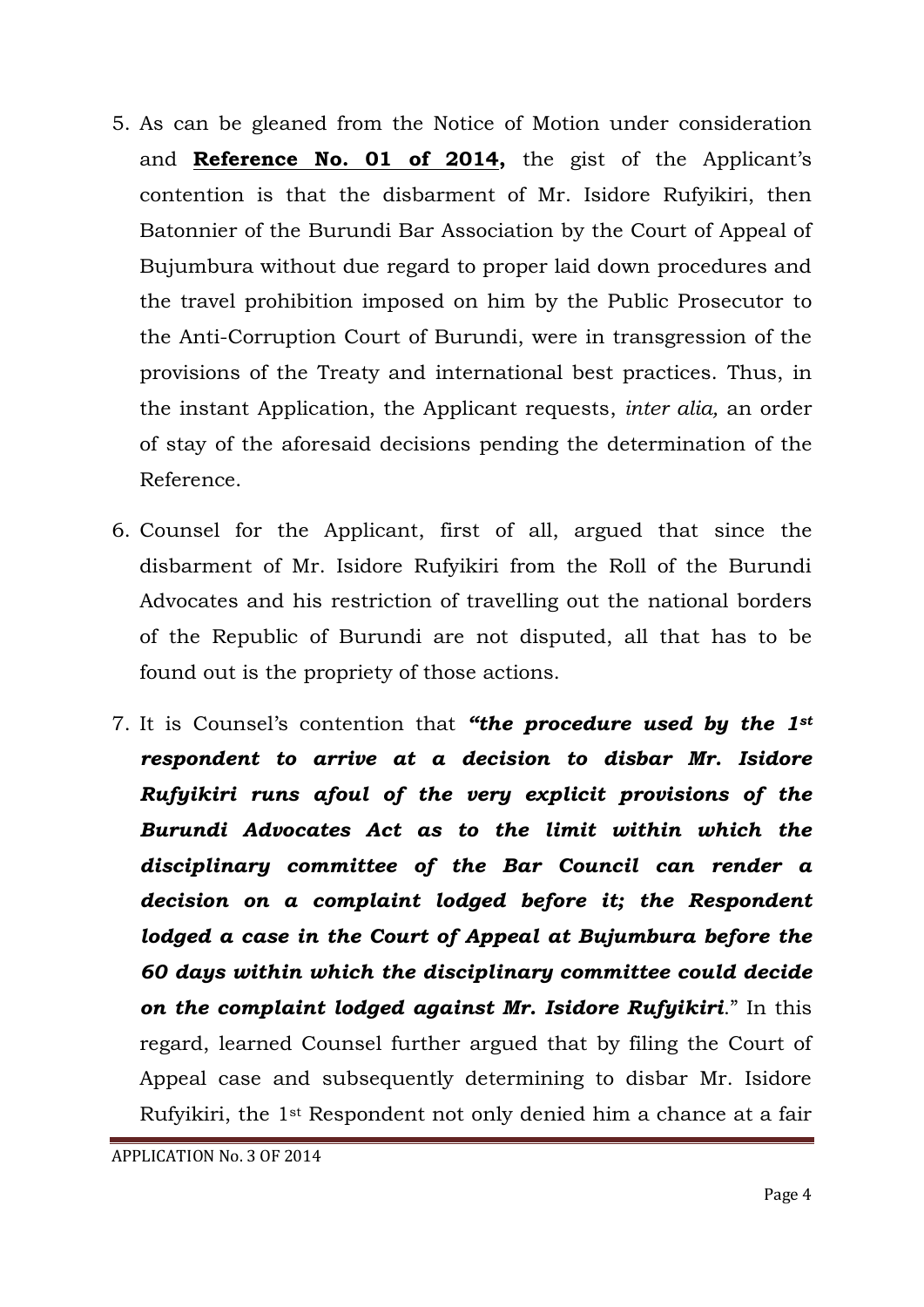trial but also unlawfully interfered with the very independence of the legal profession since the Burundi Bar Association was thus denied its lawful right to a democratically elected President and representative.

- 8. Counsel also submitted that the decision to disbar Mr. Isidore Rufyikiri, President of the Burundi Bar Association taken by the Court of Appeal of Bujumbura, after flouting explicit provisions of the law and the arbitrary prohibition to travel beyond the national borders of the Republic of Burundi imposed to Mr. Rufyikiri by the Public Prosecutor to the Anti-Corruption Court of Burundi without a lawful Court order speak to the lack of independence of the judiciary within the Republic of Burundi and the interference of the Executive in judicial affairs.
- 9. In addition, Counsel submitted that as a consequence of the unlawful disbarment of Mr. Isidore Rufyikiri, his clients continue to suffer lack of proper legal representation by their voluntarily appointed lawyer before various judicial forums in and outside Burundi, including the East African Court of Justice. Furthermore, Counsel argued that following the impugned decisions, Mr. Isidore Rufyikiri is denied and continues to be denied an opportunity to earn an honest living having been unfairly deprived of his source of livelihood. Counsel then urged the Court to allow Mr. Isidore Rufyikiri to practice so as to enable him to earn a decent living pending the decision in **Reference No.01 of 2014.**
- 10. Arguing that the sum effect of the Respondent's unwarranted acts above is a violation of the provisions of the Treaty, Counsel further submitted that it is imperative that the interim orders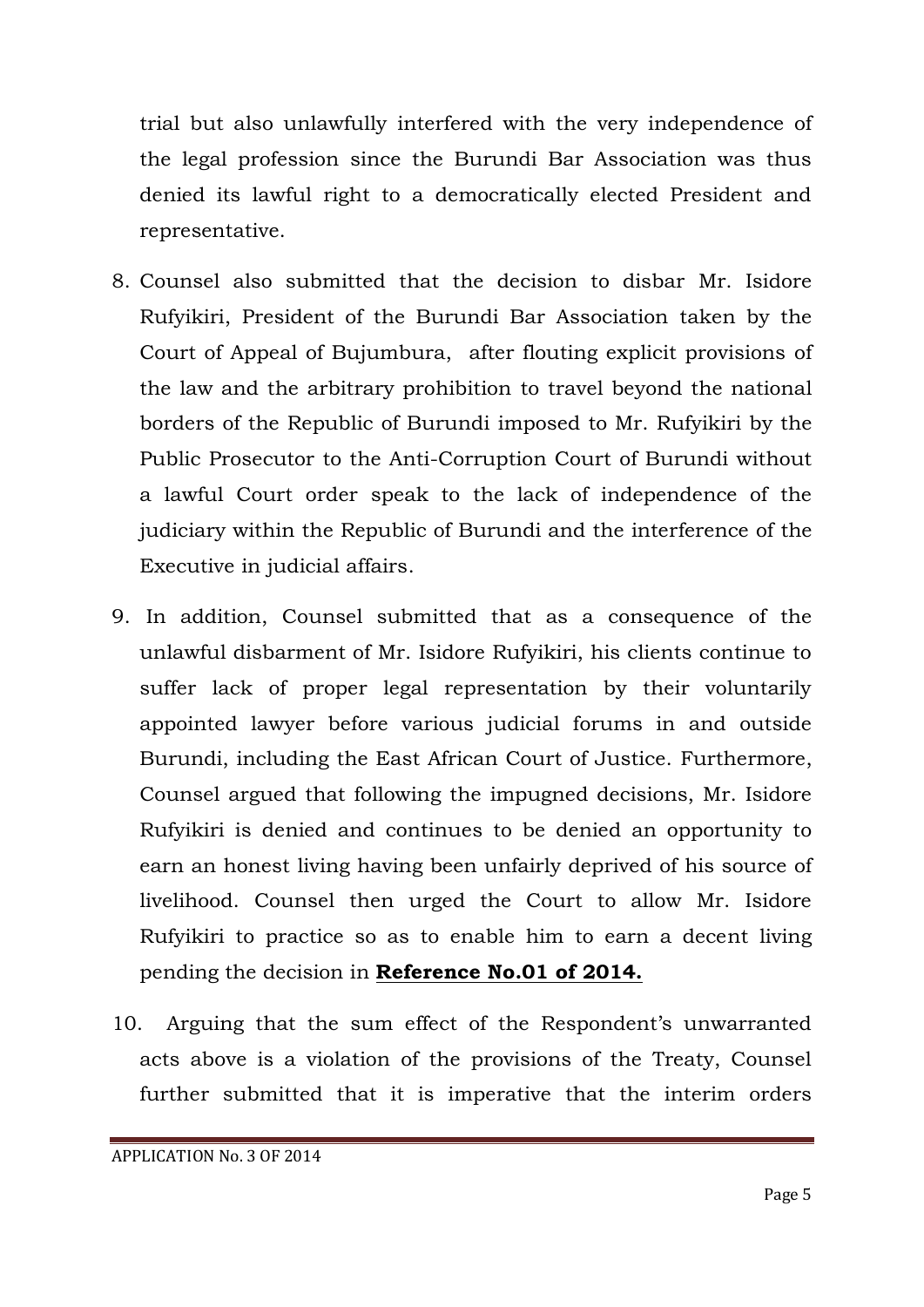sought should be granted as the Reference raises serious and fair questions for trial, that the loss that the Bar Association and its President continue to suffer cannot be quantified or appeased by damages and that the balance of convenience lies in favour of allowing the Application. It is Counsel's final submission that no prejudice will befall the Respondent Government or its case by the grant of interim orders and directions and that it is in the best interest of justice that the orders sought be granted.

11. As for the 2<sup>nd</sup> Respondent, learned Counsel conceded that he was only concerned by the main reference as no interim orders are sought against him.

### *B. THE 1ST RESPONDENT*

- 12. The 1<sup>st</sup> Respondent, the Attorney General of the Republic of Burundi, opposed the Application and filed a Replying Affidavit sworn on 14th March 2014 by one Elisha Mwansasu, Senior Public Prosecutor, Office of the Prosecutor General, Ministry of Justice of the Republic of Burundi. Mr. Nestor Kayobera, Director, Judicial Organization in the Ministry of Justice argued its case, which in essence, is that prayers sought cannot be granted since they have been overtaken by events as the matter was then pending before the Supreme Court and that a decision was to be delivered within a few days.
- 13. Counsel also argued that Mr. Isidore Rufyikiri as an advocate, violated his oath contained in Article 11 of the Law regulating the profession of lawyers in his correspondence No.0427/2013 of 24th July 2013 to the Governor of Bubanza Province by making injurious and defamatory declarations and in organizing and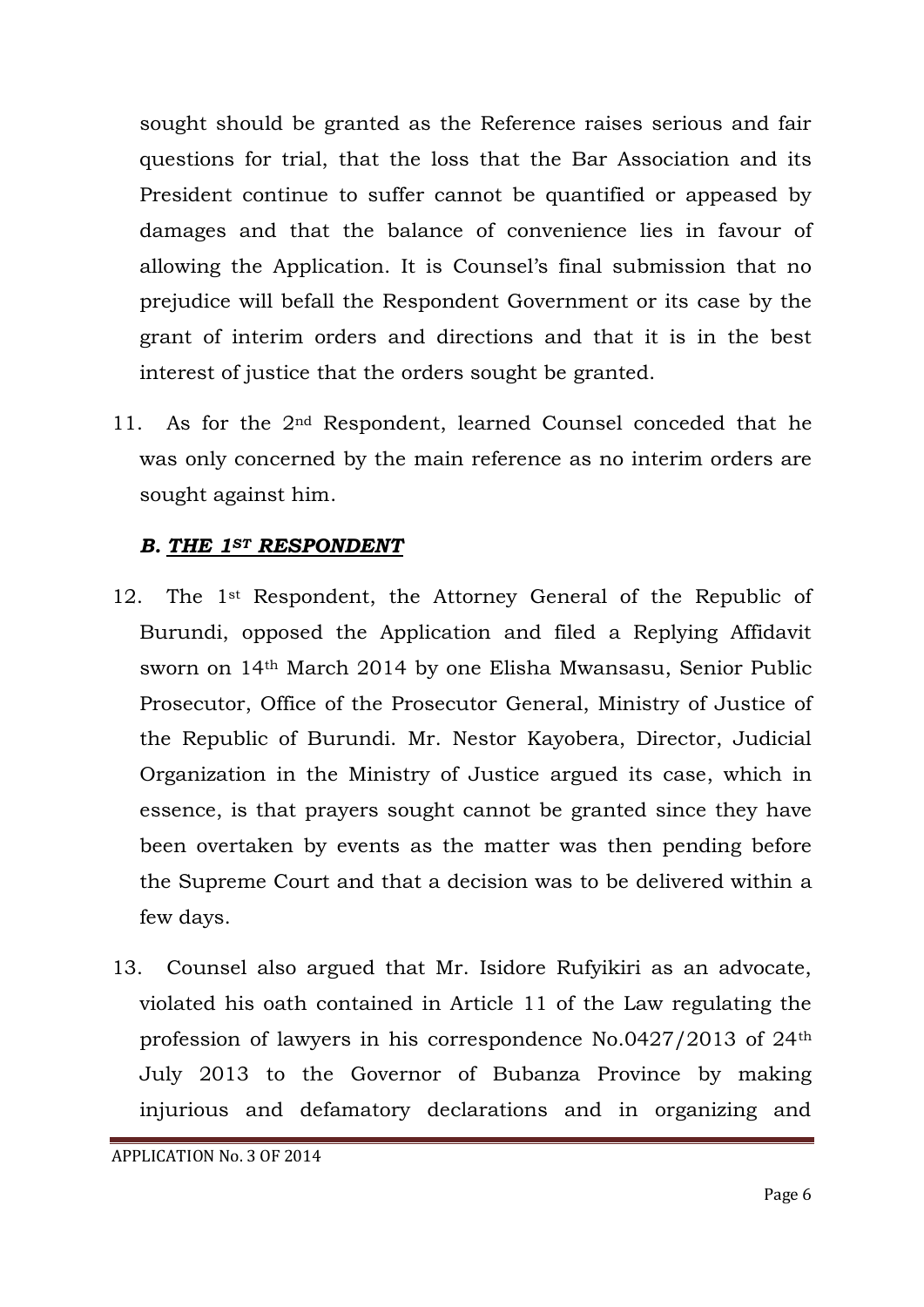conducting a press conference on 29th July 2013 in which he made injurious declarations and which are against the rules, state security and public peace.

- 14. He also submitted that following the failure by the Council of Advocates of Bujumbura to take disciplinary measures against Isidore Rufyikiri within the required time as was requested by the Prosecutor General to the Court of Appeal of Bujumbura, the latter filed a case in the Court aforesaid requesting the disbarment of Mr. Isidore Rufyikiri from the Bujumbura Table of Barristers. The said case was registered in the abovementioned Court under Reference RA 10.
- 15. Counsel also averred that the Court of Appeal of Bujumbura, exercising its competence, decided to disbar Mr. Rufyikiri and that the latter, considering that he was aggrieved by that decision, applied for its review to the review Chamber of the Supreme Court and that the case was still pending determination.
- 16. In addition, learned Counsel stated that even before the decision of the Court of Appeal of Bujumbura to disbar Mr. Isidore Rufyikiri from the Table of Barristers, Mr. Rufyikiri had been ordered not to leave the country pending closure of proceedings in matter No. RMPCAC 2066 KI opened in the Offfice of the Prosecutor General to the Anti-Corruption Court of Burundi against him, and that the said decision was taken in accordance with Article 10 of Law No.1/12 of 18th April 2006 on Measures of preventing and combating corruption and related offences as Mr. Rufyikiri is being prosecuted for acts of corruption committed when he was President of the Burundi Centre for Arbitration and Conciliation (CEBAC).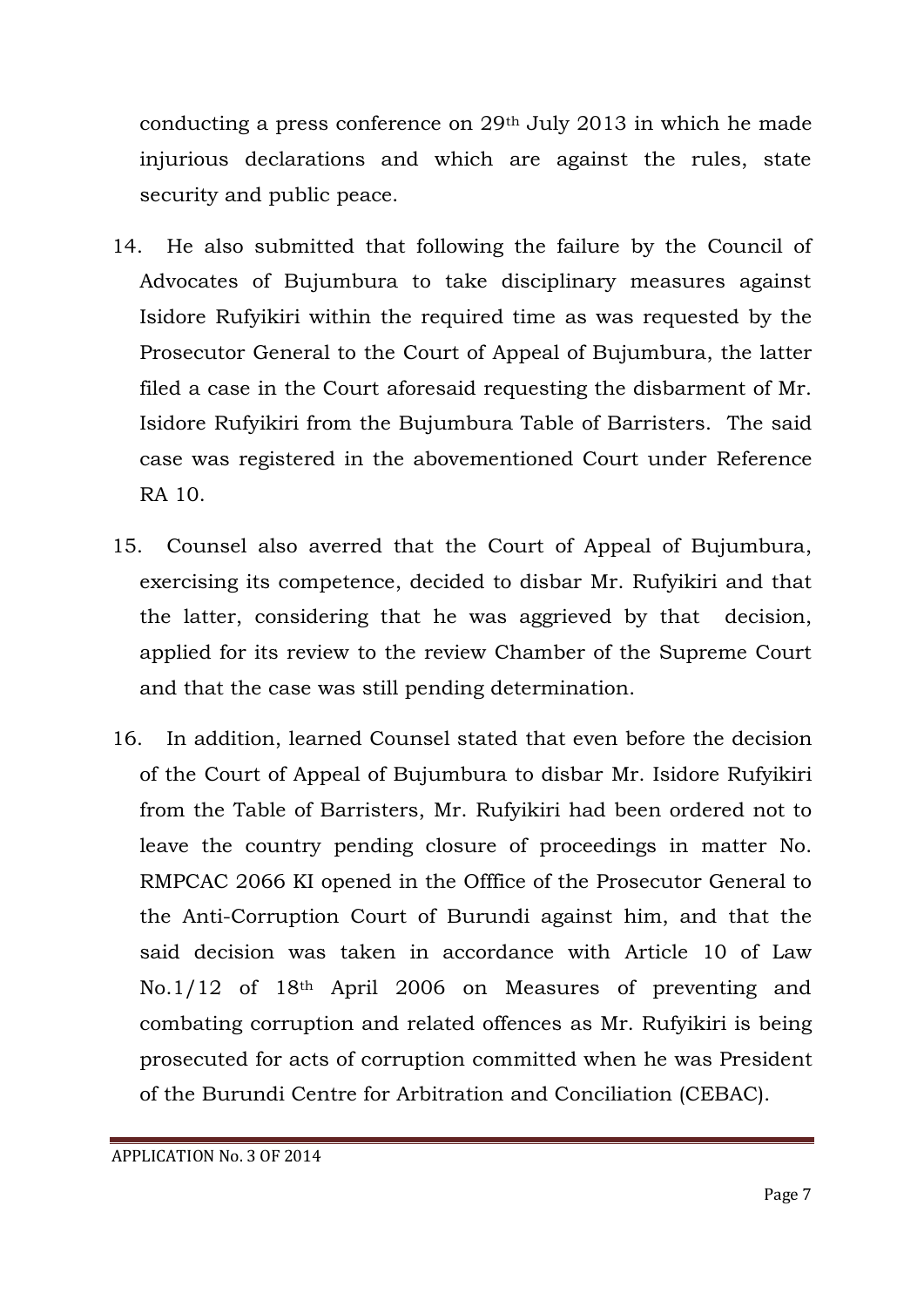17. It is Counsel's submission that an order of stay of the decision of the Court of Appeal of Bujumbura as sought by the Applicant and another one sought to reinstate Mr. Rufyikiri to the Table of Barristers of Bujumbura are both unfounded as this matter falls outside the jurisdiction conferred on this Court by the Treaty, especially under Articles 27(2) and 30(3) thereof. He then argued that the Court should not grant the orders sought in this Application since they have been overtaken by events as the case is following due process of law before the Supreme Court of Burundi.

### *C. 2nd RESPONDENT*

- 18. The 2<sup>nd</sup> Respondent filed a Replying Affidavit sworn on 26<sup>th</sup> February 2014 by one Jean Claude Nsengiyumva, Deputy Secretary General in charge of Finance and Administration of the East African Community. Mr. Wilbert Kaahwa represented the 2nd Respondent.
- 19. Counsel for the  $2<sup>nd</sup>$  Respondent started his submissions by saying that the Applicant has been ill-advised to pursue this Application against the 2nd Respondent. In that regard, he argued that neither in the Application, nor in its supporting affidavits, did the Applicant make allegations against the 2nd Respondent warranting the grant of any orders. He then contended that the only prayer is that the Applicant, without providing any evidence, seeks costs against the 2nd Respondent, but hastened to add that the prayers and orders sought against the 2nd Respondent do not arise at all.
- 20. Counsel also submitted on the principles to be considered when a Court of law addresses the need or the possibility of granting interim orders. The Applicant has thus to show, firstly, that it has a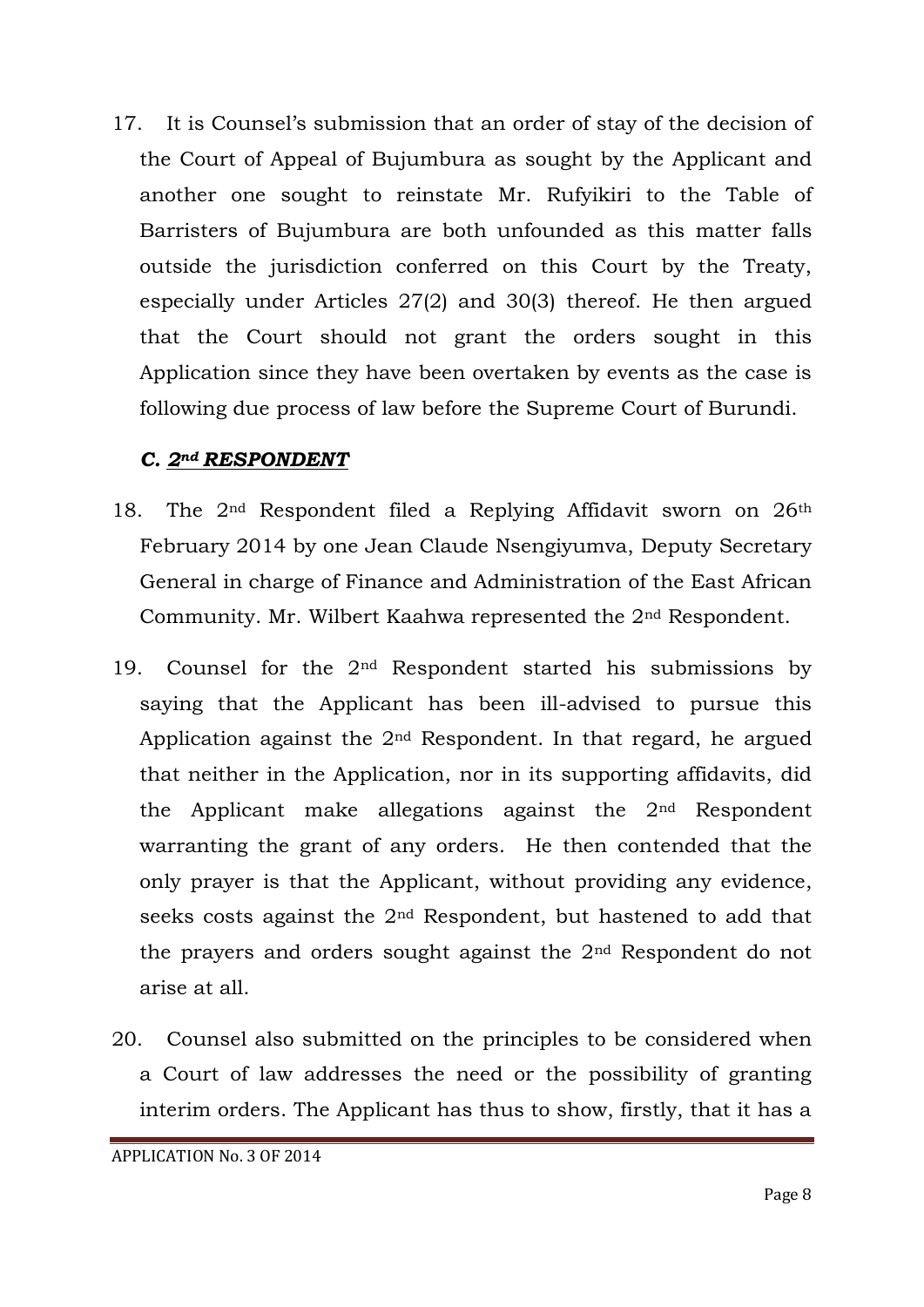*prima facie* case with a probability of success. In other words, the main case must not be frivolous. Secondly, that if the interim order is not granted, it will suffer irreparable damage or injury which cannot be adequately compensated by an award of damages. Thirdly, that if the Court is in doubt, the Applicant must show that the balance of convenience lies in its favour.

#### **DETERMINATION**

- 21. From the outset, it should be recalled that at the hearing of the Application on 17th June 2014, after going through the prayers sought by the Applicant, a question arose as to know which prayers should be granted at the interlocutory stage (i.e. *interlocutory or interim orders*) as is the case in the present Application and which ones should wait the determination of the main Reference (i.e. *final orders*). Counsel for the Applicant agreed to abandon prayer No.2 of the Application in that regard, but this did not solve the question as regards the nature of other prayers.
- 22. Given the prayers sought both in the main Reference and the present Application, we deem it necessary to start by clarifying the terms "*interlocutory orders***"** and "*final orders".* **Black's Law Dictionary (9th Edition)** defines an "*interlocutory order"* as "*an order that relates to some intermediate matter in the case; any order other than a final order*". The same Dictionary defines a "*final order"* as *"an order that is dispositive of the entire case."*
- 23. In the same vein, in *Republic of Philippines v. Sandiganbayan (Fourth Division –* **G.R. No. 152375**, December 16, 2011), the Supreme Court of Philippines laid down the rules to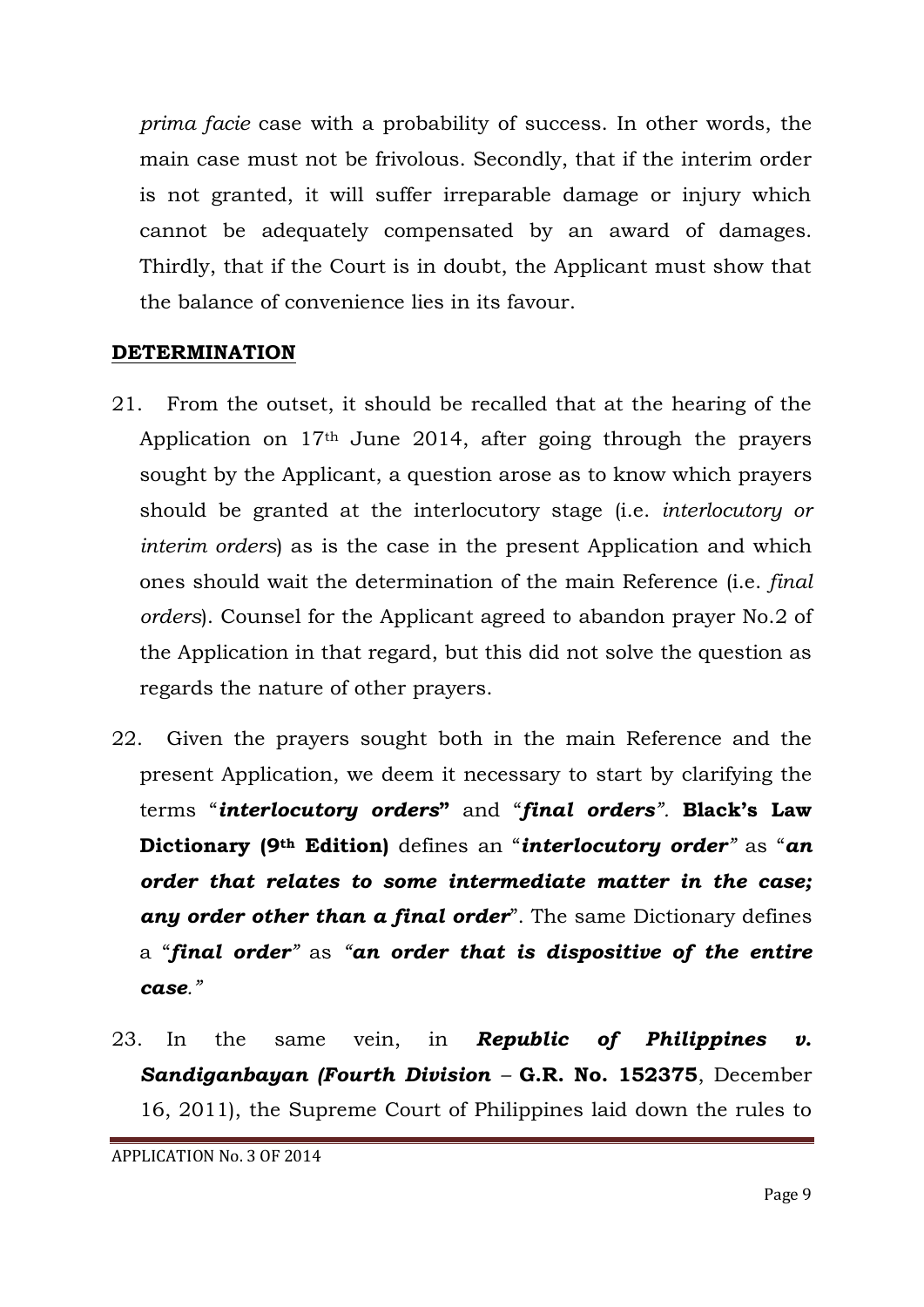determine whether a court's disposition is already a final order or merely an interlocutory order in the following holding:

*"As distinguished from a final order which disposes of the subject matter in its entirety or terminates a particular proceeding or action, leaving nothing else to be done but to enforce by execution what has been determined by the court, an interlocutory order does not dispose of a case completely, but leaves something more to be adjudicated upon. The term "final" judgment or order signifies a judgment or an order which disposes of the case as to all the parties, reserving no further questions or directions for future determination.*

*On the other hand, a court order is merely interlocutory in character if it leaves substantial proceedings yet to be had in connection with the controversy. It does not end the task of the court in adjudicating the parties' contentions and determining their rights and liabilities as against each other. In this sense, it is basically provisional in its application."*

We agree with both the definitions and the jurisprudence of the Court provided above and the same will guide us in determining whether or not this Court will grant the prayers as framed in the present Application.

24. Turning to the matter herein, therefore, we must point out that at this interlocutory stage, the Court is not asked to determine the very issues which will be canvassed when we consider the Reference at a certain point in time. What should be addressed here

APPLICATION No. 3 OF 2014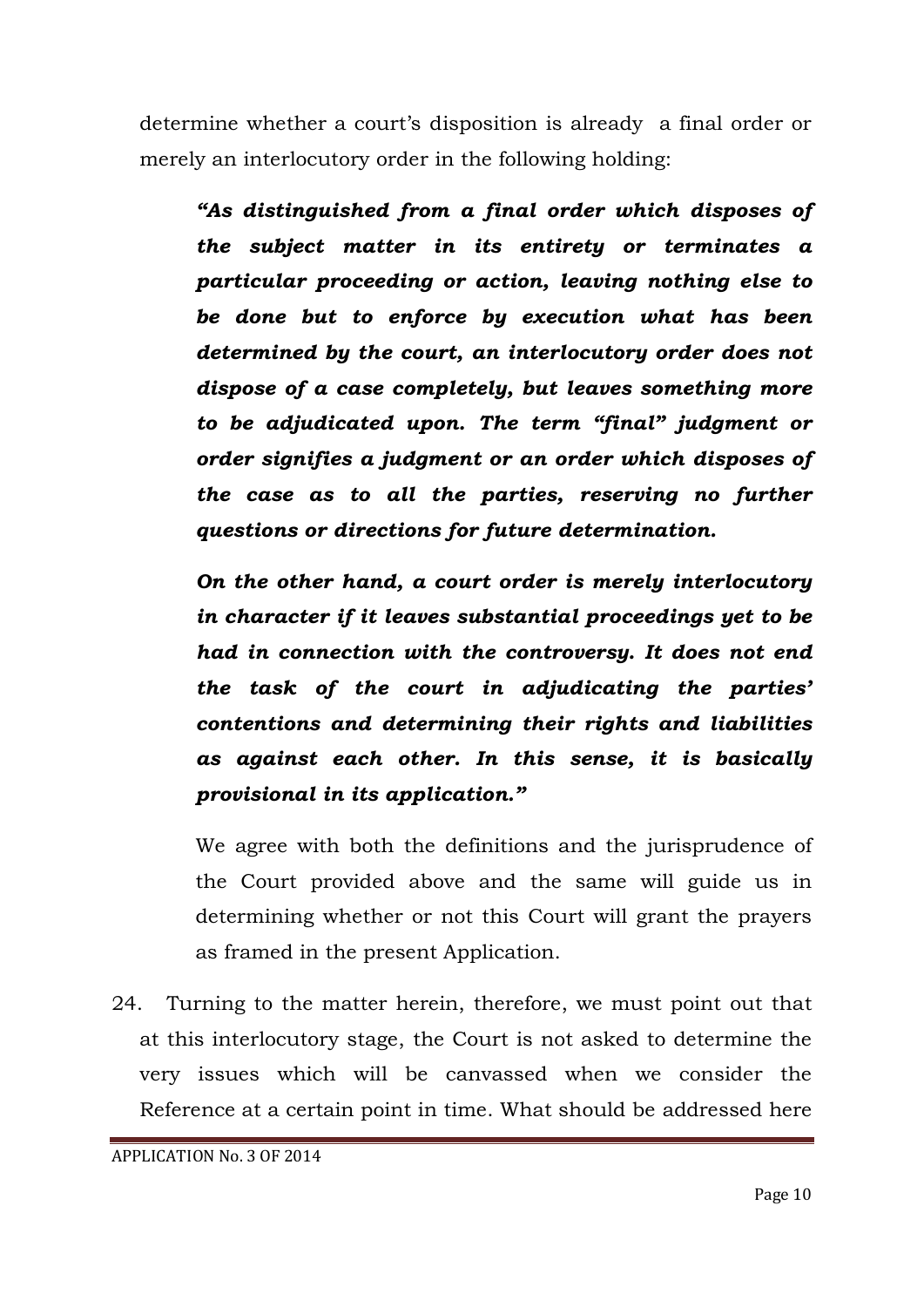is whether or not the granting of interim orders is justified having regard to the nature of matters in respect of which the interim orders are sought.

- 25. After perusing the grounds in support of the Application, and hearing the submissions of Counsel for the Applicant, it is clear that the aim of the prayers sought in the present Application is to get from this Court an order of stay of the decision taken by the Court of Appeal of Bujumbura regarding the disbarment of Mr. Isidore Rufyikiri on one hand and on the other hand, setting aside or lifting the decision and orders of the Public Prosecutor to the Anti-Corruption Court of Burundi prohibiting Mr. Rufyikiri from travelling beyond the national borders of Burundi pending the determination of the main reference. It should be noted that those prayers contained therein are identical to prayers (v) and (vi) in the main Reference.
- 26. Given the foregoing, a question that arises is whether it would be just and convenient to grant the said prayers as interim orders. If the Court acceded to the Applicant's request, would this leave something to be adjudicated upon in the main Reference or this will dispose of the subject matter? In the latter case, would it be proper to go that route at this stage without deciding on the merits of the whole case?
- 27. Upon considering the Application and the prayers as framed and argued and bearing in mind the main reasons that triggered the main Reference, it is clear to us that the orders sought by the Applicant are final in nature and cannot be issued at this interlocutory stage. The Applicant has to wait for the determination